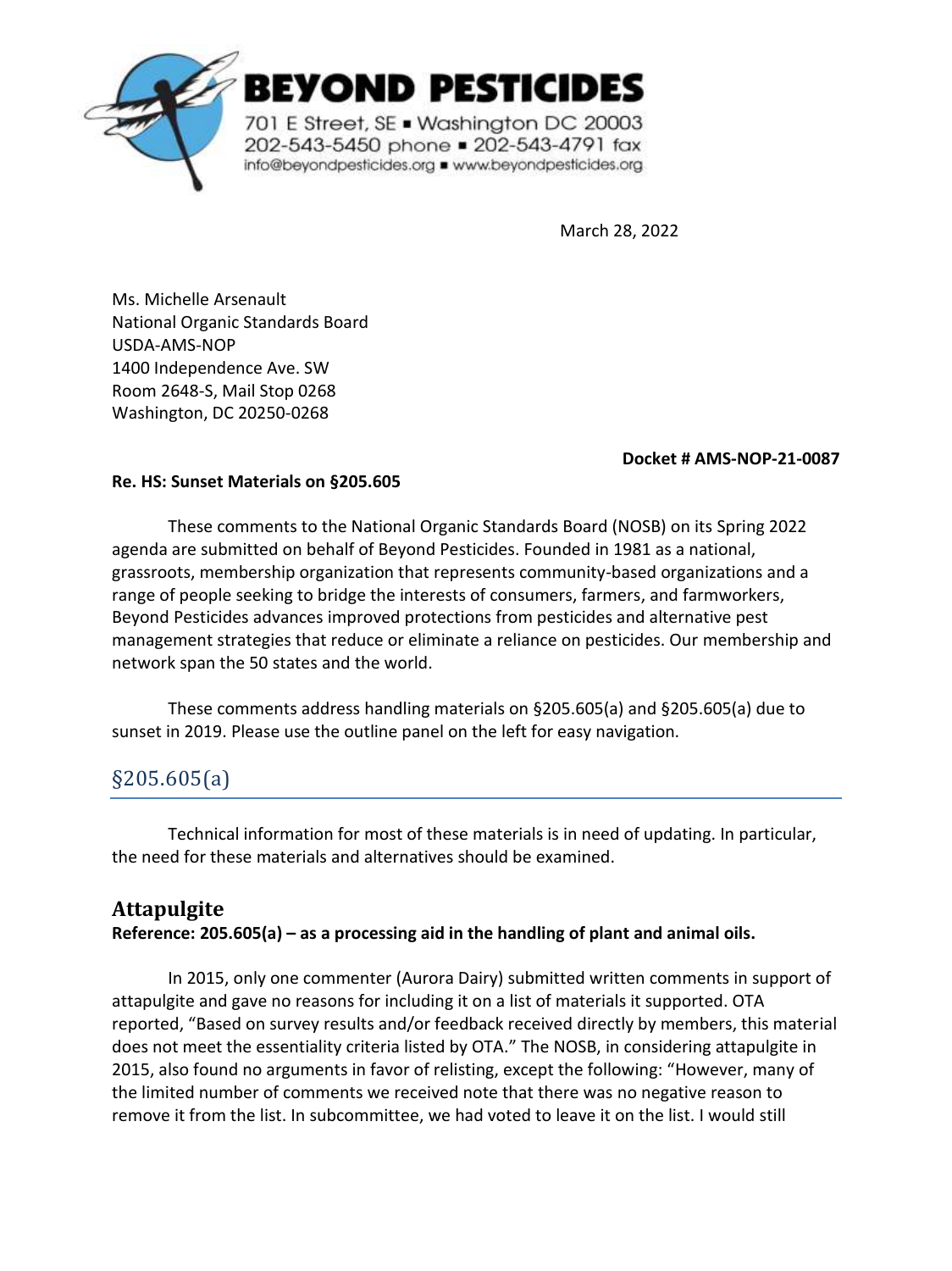suggest that there's no real reason to take it off the list with a negative reason that it may be being used out there and we simply have not identified that person, or that organization, or it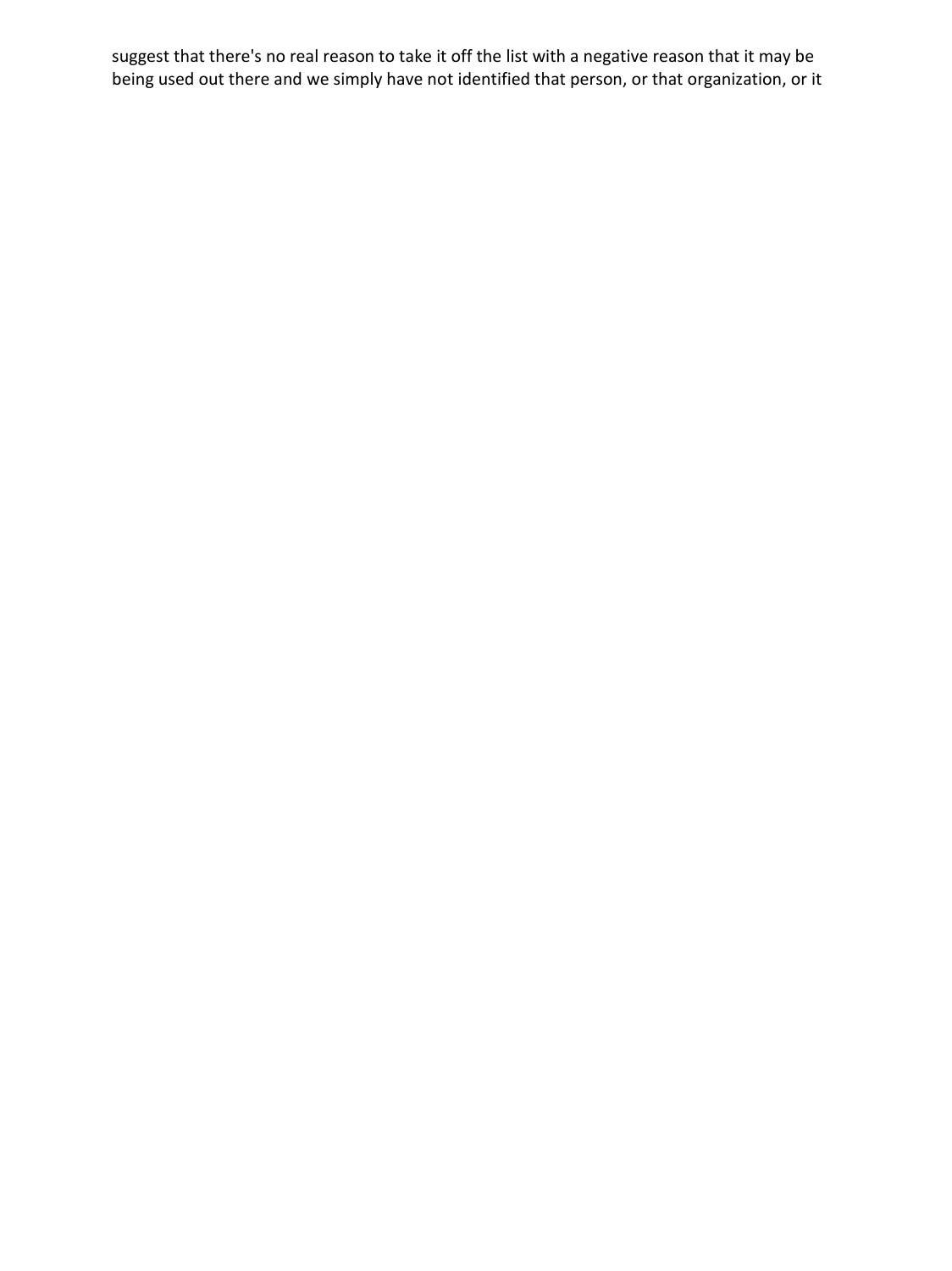may be being used in combination with some of the other filter aids, which are sometimes used together since attapulgite, bentonite, and kaolin are very similar in the manner in which they have been used." Those who use attapulgite have now had seven more years to come forward, so this is an inadequate reason to continue the listing, given the statutorily established review criteria for materials on the National List. At the Spring 2017 NOSB meeting, there was public support for re-listing due to active use of the material by certified operators. A couple comments were made that, overall, the material does not appear to be in widespread use and may not be necessary for the industry. In 2017, the HS failed to advance specific reasons for the need for attapulgite.

Mining and use do pose air quality hazards that are likely similar for other mineral powders, including bentonite and diatomaceous earth.

### **Conclusion**

Given the lack of interest and, especially lack of a specific need, attapulgite should be allowed to sunset.

## **Bentonite**

### **Reference: 205.605(a)**

In 2015, supporters gave the following reasons to relist bentonite:

- It is essential for filtering orange juice.
- Bentonite is a natural substance that is mined from the earth.
- It is an important filtering aid that is used to filter organic oils.
- Bentonite is especially useful in removing protein impurities.
- It is often used in conjunction with diatomaceous earth.
- Bentonite is essential to the wine industry as a processing aid added to clarify wine. Consumers expect a clear wine without cloudiness or sediment, and agricultural alternatives do not perform the same essential function.
- Bentonite is used by organic body care producers to absorb oil from skin.
- There are no alternatives to bentonite or kaolin clay for personal care products.

In 2017, the HS failed to advance specific reasons for the need for bentonite.

Like other mineral powders, the mining creates environmental damage and dust that is hazardous to workers.

### **Conclusion**

Beyond Pesticides does not oppose the relisting of bentonite.

### **Diatomaceous earth**

**Reference: 205.605(a) - food filtering aid only.**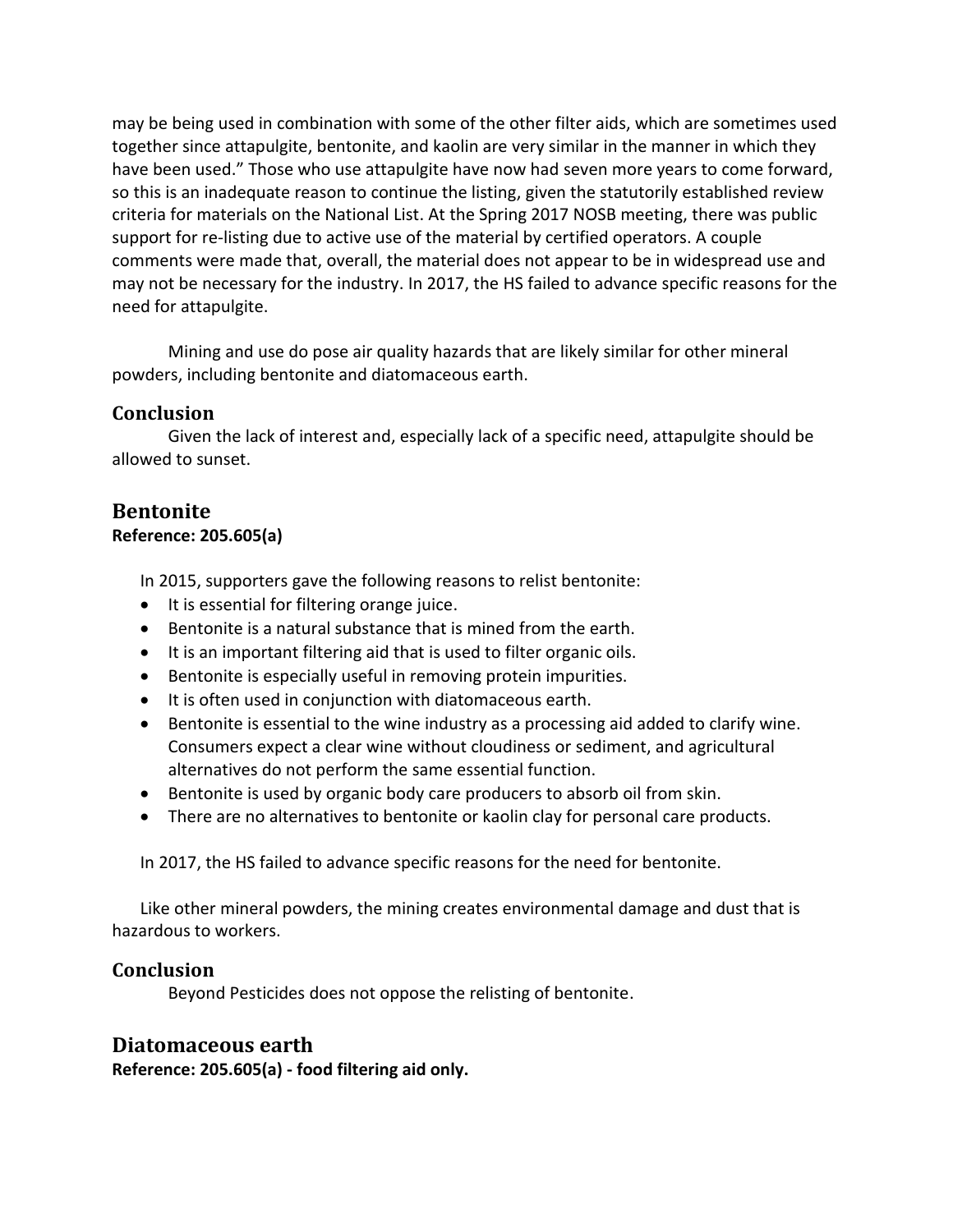Supporters of the relisting of diatomaceous earth in 2015 gave the following reasons:

- Diatomaceous earth is a natural substance that is mined from the earth.
- It is an extremely important filtering aid that is used to filter organic products.
- It is the primary filtering aid and a bleaching agent used for many organic oils.
- Diatomaceous earth is used to remove insolubles and impurities in solutions.
- It improves the quality, flavor and appearance of ingredients without leaving a residual in the ingredient.
- Applications include processing of vinegar, sugar, and maple syrup processing.

In 2017, the HS failed to advance specific reasons for the need for diatomaceous earth.

Like other mineral powders, the mining creates environmental damage and dust that is hazardous to workers.

### **Conclusion**

Beyond Pesticides does not oppose the relisting of diatomaceous earth.

### **Magnesium chloride**

### **Reference: 205.605(a) – derived from sea water.**

The 2016 TR describes both nonsynthetic and synthetic processes by which magnesium chloride is produced from sea water. The listing should specify the processes by which nonsynthetic magnesium chloride is made.

### **Conclusion**

The only uses supported by comments are as a tofu coagulant and a dietary supplement, so we support an annotation limiting it to those uses. Beyond Pesticides supports the relisting of nonsynthetic magnesium chloride.

### **Nitrogen**

### **Reference: 205.605(a) - oil-free grades.**

In 2015, supporters gave the following reasons supporting the relisting of nitrogen:

- It is an oxygen barrier for storage of refined oil.
- Nitrogen is an inert atmospheric gas that we breathe in with every breath. It is perfectly safe.
- Many organic food manufacturers use nitrogen flush to displace the oxygen that can oxidize food, making it rancid and reducing the shelf-life of packaged foods.
- Nitrogen is used to displace oxygen in many organic oils and seeds packaged in bottles and gusseted bags, respectively.
- Liquid nitrogen is used in cryogenic cooling/freezing in the frozen food industry. The nitrogen dissipates into the air after freezing and does not remain in the food product.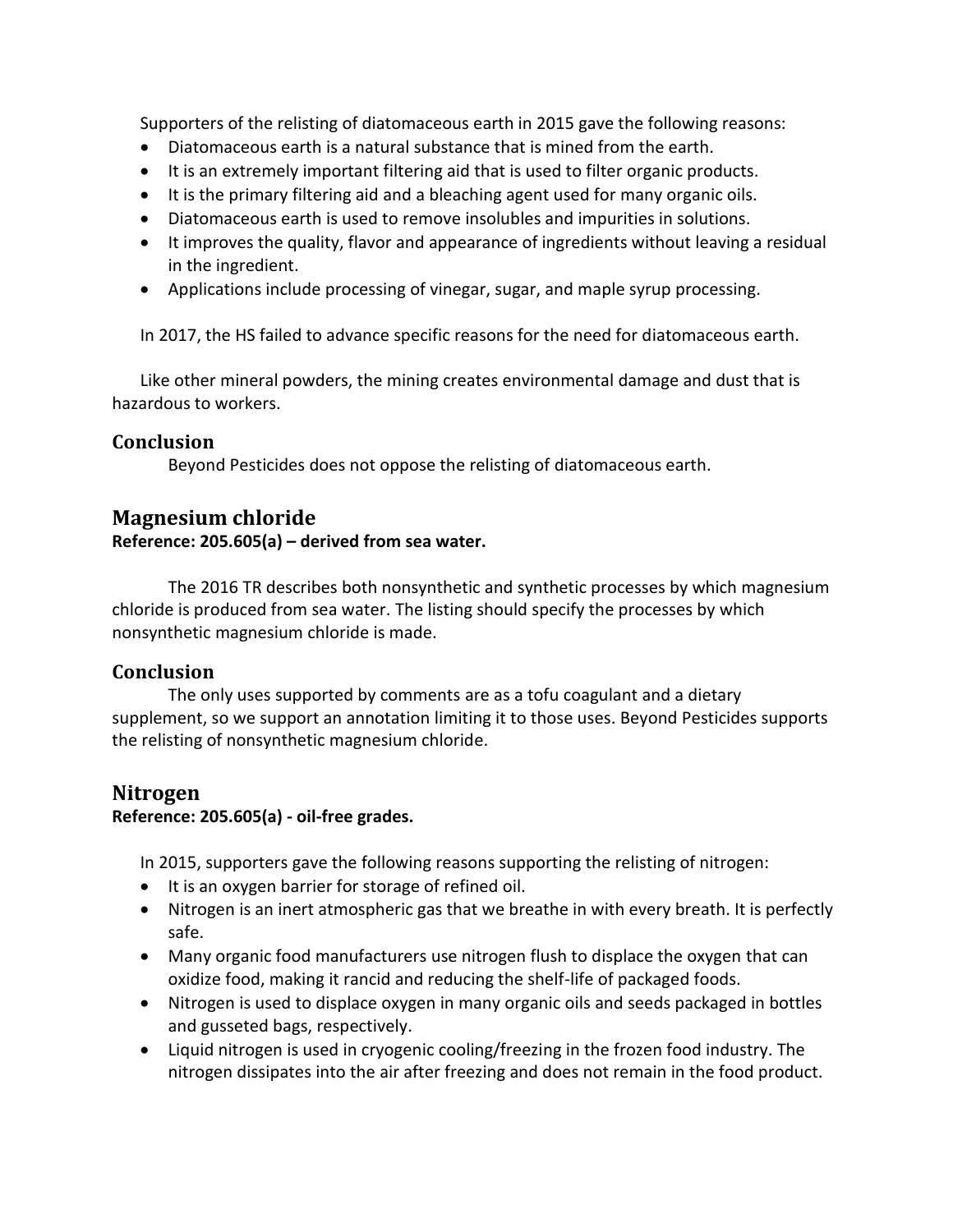In 2017, the HS said, "At the spring 2017 NOSB meeting there were a large number of public comments submitted in support of nitrogen remaining on the National List, and none in opposition," but nevertheless failed to give specific reasons for its need.

Molecular nitrogen  $(N_2)$  is relatively inert and is not a greenhouse gas.

### **Conclusion**

Beyond Pesticides supports the relisting of nitrogen for the reasons given above.

# **Sodium carbonate**

### **Reference: 205.605(a)**

In 2015, supporters of relisting of sodium carbonate offered the following reasons:

- Sodium carbonate is used as a pH control agent in the production of organic starches where other pH control agents, such as hydrochloric acid, sulfuric acid, and sodium hydroxide are not approved.
- It is used in conjunction with alginates to help sequester calcium, it allows the alginate to work more effectively during gelling and thus helps to limit the usage of alginates.
- It is naturally occurring in our environment.

On the other hand, sodium carbonate is caustic and corrosive, presenting a hazard of serious eye damage, acute toxicity through inhalation, and respiratory tract irritation.

We question the listing of sodium carbonate on §205.605(a) without an annotation. Sodium carbonate may be produced from mined deposits or by chemical reaction (Solvay process). The latter would be classified as synthetic. Estimates of the proportion of the world's sodium carbonate produced by the Solvay process vary from  $41-75\%$ .<sup>1</sup> If the NOSB intends to allow only the nonsynthetic version, it should annotate the listing, "produced from mined deposits." If the NOSB intends to also allow synthetic sodium carbonate, then it should also be listed on §205.605(b) with the annotation, "produced using Solvay process."

The Handling Subcommittee has not received a technical review that examines alternatives.

### **Conclusion**

The Handling Subcommittee should propose an annotation clarifying the classification of sodium carbonate. It should request a TR that examines alternatives.

<sup>1</sup> **75%:** TOXNET, citing Kirk-Othmer Encyclopedia of Chemical Technology. 4th ed. Volumes 1: New York, NY. John Wiley and Sons, 1991-Present., p. V1: 1025. [https://toxnet.nlm.nih.gov/cgi](https://toxnet.nlm.nih.gov/cgi-bin/sis/search2/r?dbs+hsdb:@term+@rn+@rel+497-19-8)[bin/sis/search2/r?dbs+hsdb:@term+@rn+@rel+497-19-8](https://toxnet.nlm.nih.gov/cgi-bin/sis/search2/r?dbs+hsdb:@term+@rn+@rel+497-19-8) **41%:**

[http://www.essentialchemicalindustry.org/chemicals/sodium-carbonate.html.](http://www.essentialchemicalindustry.org/chemicals/sodium-carbonate.html)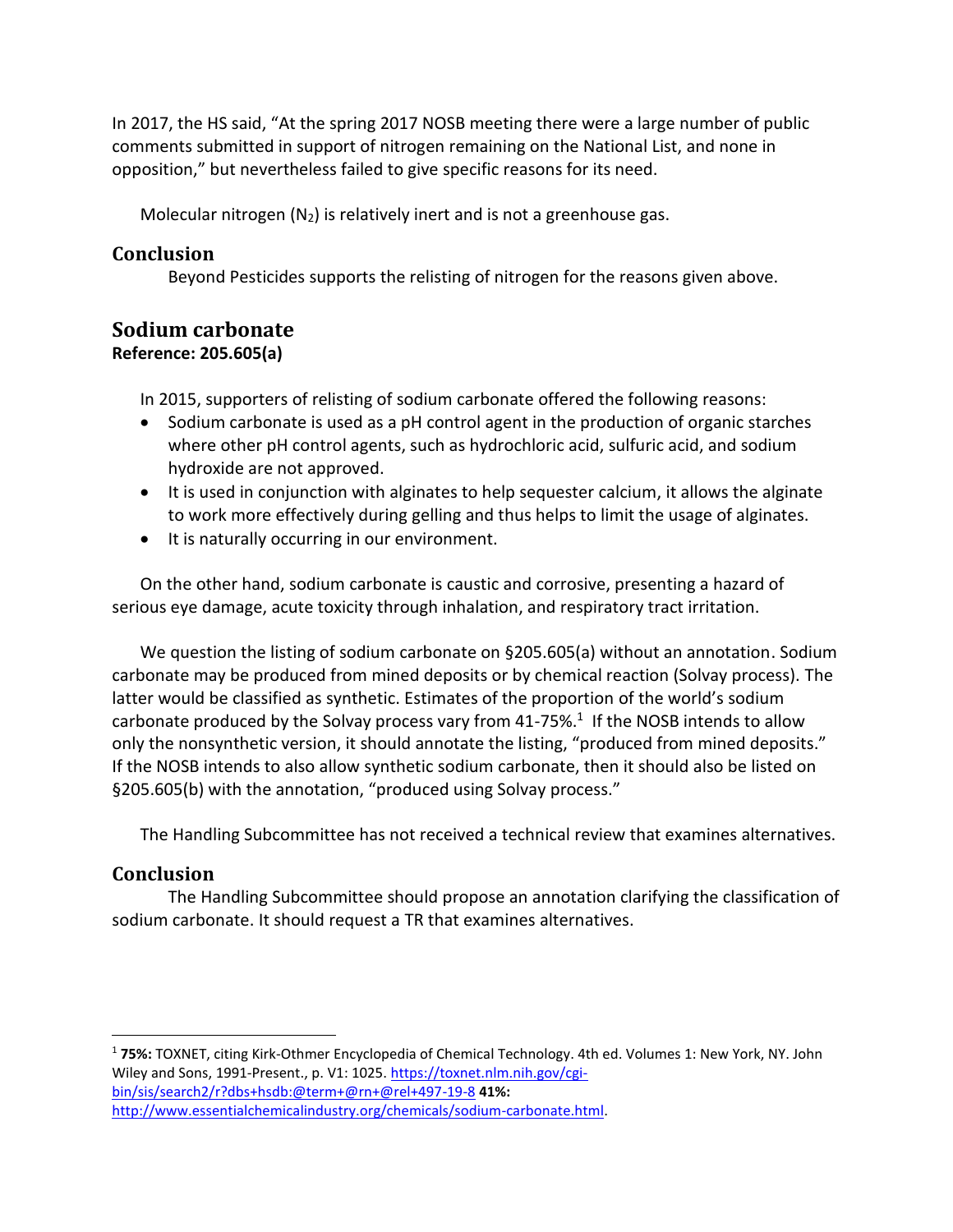# §205.605(b)Acidified Sodium Chlorite

### **205.605(b) Acidified sodium chlorite** —**Secondary direct antimicrobial food treatment and indirect food contact surface sanitizing. Acidified with citric acid only.**

In our Spring 2017 comments, we included general remarks about when the use of sanitizers and disinfectants is appropriate. Please review those comments. We began with defining some terms, discussing what we believe to be mistaken translations of NOSB recommendations into regulation, discussing some relevant issues of microbial ecology, looking at chlorine-based chemicals, and finally concluding that the NOSB must undertake a much deeper investigation before allowing the use of chlorine-based materials for another five years.

Often we see the NOSB *assuming* a need for strong chemicals as cleaners or disinfectants when none may be needed. We have seen this in our own investigations with personal care products using the biocide triclosan.<sup>2</sup> Research has shown that washing with ordinary soap and water is as effective as using soap containing triclosan. Furthermore, as pointed out by a 2010 report of EPA's Office of Inspector General (OIG), this problem is widespread —the OIG found that approximately 40% of all antimicrobial products have not been tested for efficacy, and one third of all products tested each year fail, without notification of users.<sup>3</sup> We need research into effective means of cleaning food contact surfaces and food containers with organic and natural cleaning methods, such as hot water or steam or materials more compatible with organic processing, including hydrogen peroxide or organic acids.

We need research on organic systems, including growing, harvesting, storing, and transporting crops in ways that avoid the need for rinsing in highly chlorinated water. However, it is very likely that we currently have all the non-chlorine tools we need. We need to do all this because organic, to the extent possible, should become chlorine-free, given the human health and environmental hazards associated with its production, transportation, storage, use, and disposal.

The NOSB and NOP need to clarify whether chlorine is required by other statutes. Some have said that other laws require the use of chlorine in higher concentrations than those listed on the National List. If other laws specifically require the use of chlorine, then it must be allowed under the organic program. If it is required, the use should be included on the National List with specific citations for the requirements.

Since organic practices depend on having a healthy balance of microbes, rather than eliminating all of them, growers, certifiers, the NOSB, and NOP all need to be clear about when sanitizing is necessary and when cleaning is sufficient. Removal of all microbial life leaves surfaces available for colonization by spoilage or pathogenic organisms. If strong residual

<sup>2</sup> [http://www.beyondpesticides.org/antibacterial/triclosan.php.](http://www.beyondpesticides.org/antibacterial/triclosan.php)

<sup>3</sup> U.S. EPA Office of Inspector General, 2010. EPA Needs to Assure Effectiveness of Antimicrobial Pesticide Products[, http://www.epa.gov/oig/reports/2011/20101215-11-P-0029.pdf.](http://www.epa.gov/oig/reports/2011/20101215-11-P-0029.pdf)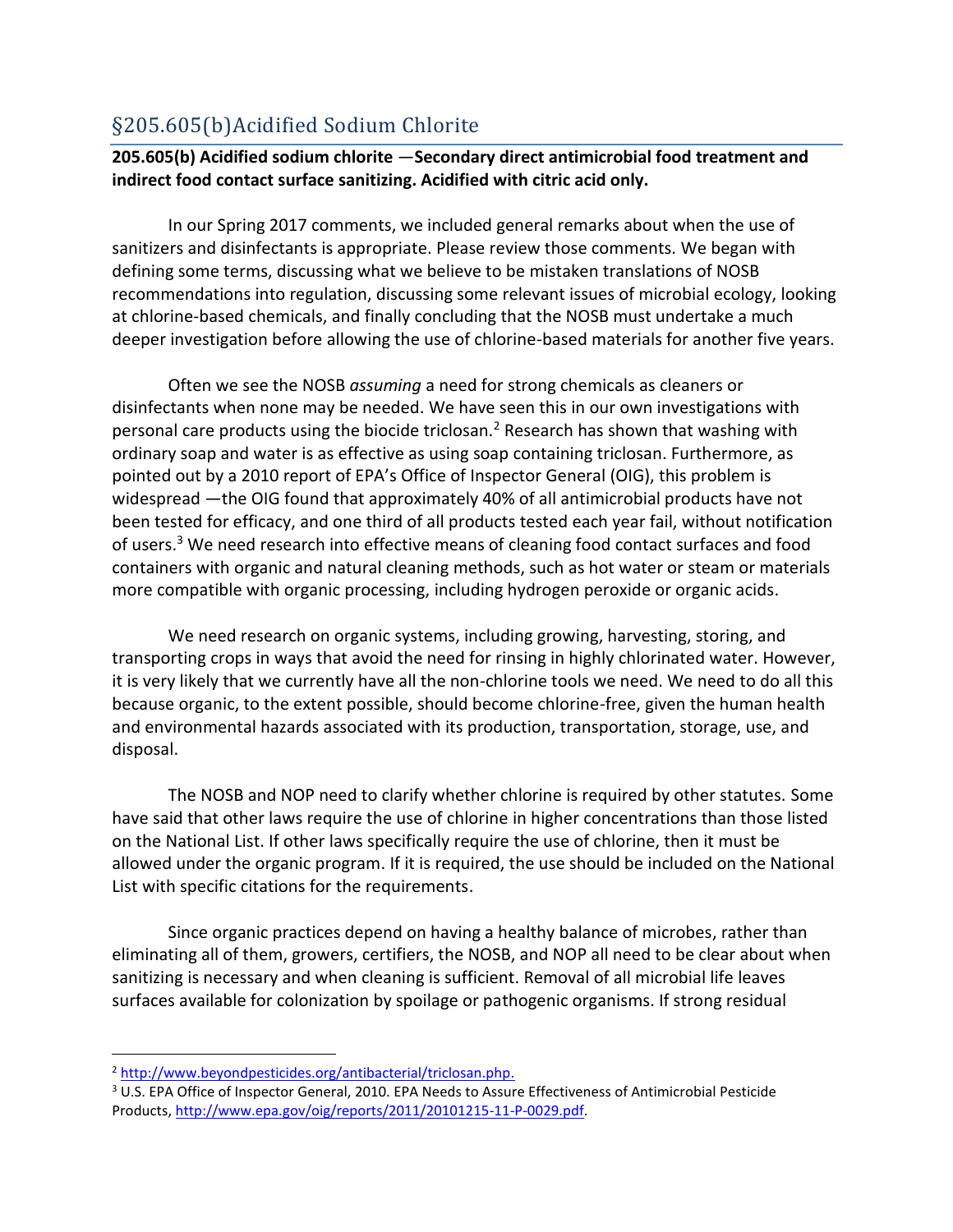sanitizers are used, strong selection pressure is applied for the development of resistance to materials that may be needed in emergency medical situations.

Current NOP guidance for handling is inconsistent with both the NOSB recommendation and the regulations at §205.605(b) –because it allows use of chlorine for purposes not allowed by the recommendations and food contact with chlorine above the *Safe Drinking Water Act* (SDWA) limits. Thus, regardless of the improvements we would like to see through a thorough investigation of sanitizers, disinfectants, and cleansers, the current listing should be corrected to:

**[Handling, corrected] §205.605(b) Chlorine materials—disinfecting and sanitizing food contact surfaces,** *Except,* **That, residual chlorine levels in the water for wash water in direct crop or food contact and in flush water from cleaning equipment and surfaces that is applied to crops or fields shall not exceed the maximum residual disinfectant limit under the** *Safe Drinking Water Act* **(Calcium hypochlorite; Chlorine dioxide; and Sodium hypochlorite).**

### **Microbial Ecology and Implications for Use of Sanitizers Post-Harvest**

The true phyllosphere (plant surface) microbiome associated with a plant is the microbial community present on or in plants growing in the field. However, from the viewpoint of consumer safety, the microbial populations present at the point of sale or consumption are more relevant. Many of these bacteria are likely to be plant symbionts or pathogens, but some are human pathogens.<sup>4</sup> Research looking at the microbiota in the field and post-harvest has found that the post-harvest phyllosphere microbial community shifts in the relative abundance of different species, becoming less diverse and containing species that do well under storage conditions. 5, 6

Post-harvest handling operations can cause disturbances in the microbiota and select for microbes that survive under storage conditions. Washed post-harvest produce has higher risks than unwashed and pre-harvest organic produce, as measured by indicator organisms. Although adding a sanitizer to rinse water resulted in produce with no significant difference from pre-harvest samples, it did not decrease indicator microbes. <sup>7</sup> Storage temperature affects

<sup>4</sup> Jackson, C. R., Stone, B. W., & Tyler, H. L. (2015). Emerging perspectives on the natural microbiome of fresh produce vegetables. *Agriculture*, *5*(2), 170-187.

<sup>5</sup> Jackson, C. R., Stone, B. W., & Tyler, H. L. (2015). Emerging perspectives on the natural microbiome of fresh produce vegetables. *Agriculture*, *5*(2), 170-187.

 $6$  Leff, J. W., & Fierer, N. (2013). Bacterial communities associated with the surfaces of fresh fruits and vegetables. *PLoS One*, *8*(3), e59310.

 $7$  Xu, A. (2014). Microbiological assessment of organic produce pre-and post-harvest on Maryland farms and impact of growing and handling methods on epiphytic bacteria. MS thesis, University of Maryland, College Park.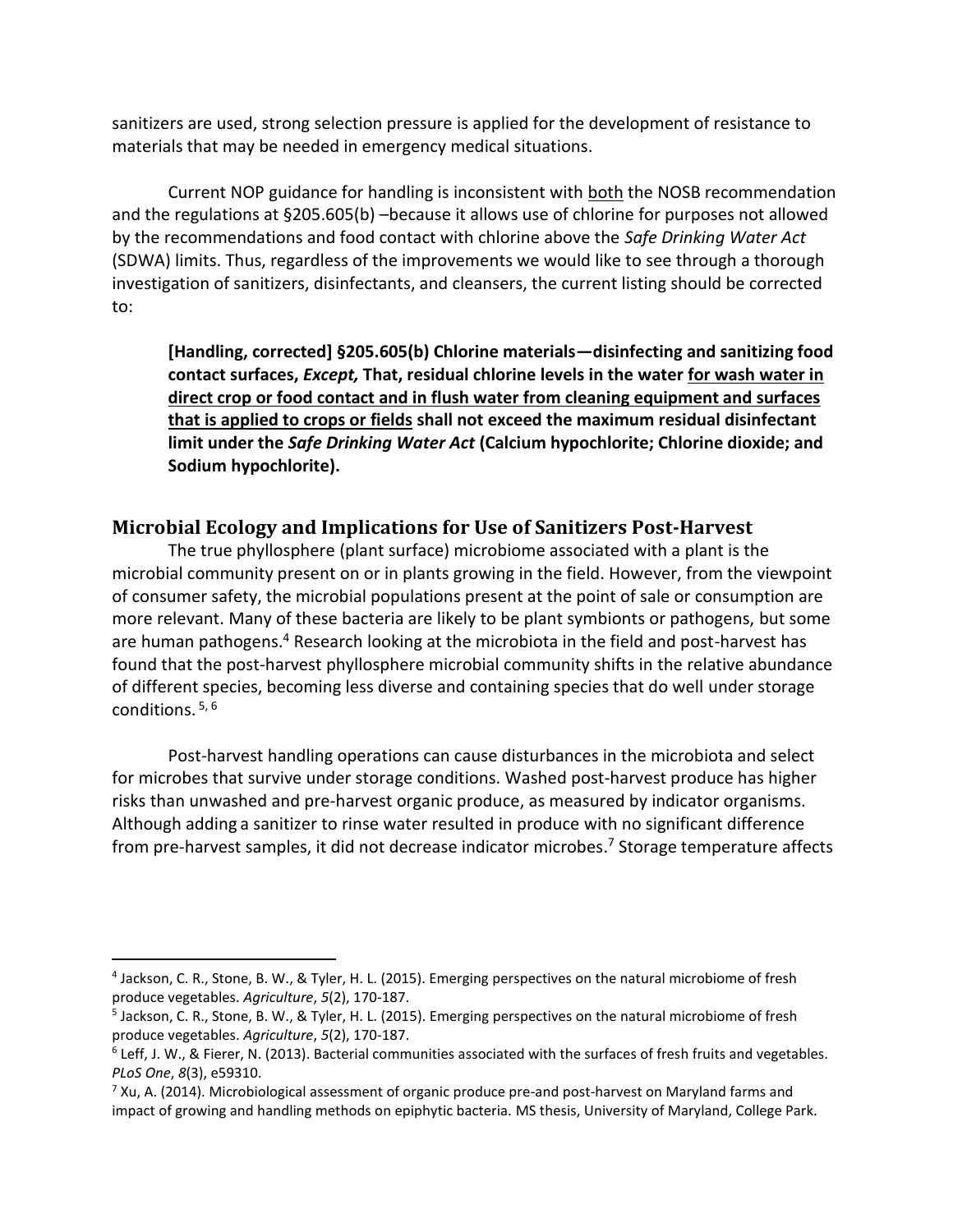the microbial community, selecting for cold tolerant species<sup>8, 9</sup> and reducing the diversity and richness of the phyllosphere community, with larger changes at colder temperatures.<sup>10</sup> Another handling measure that affects the microbial community on post-harvest produce is enclosure in airtight packages. Commercially prepackaged, refrigerated lettuce samples showed evidence of the presence of additional bacterial populations, including *Pseudomonas libaniensis*.<sup>11</sup> Herbs packaged in plastic containers sealed with polymer contained a high proportion of anaerobic microbes.<sup>12</sup> Thus, research on microbial communities suggests that we may prevent disease better by preserving or augmenting natural microbial communities. An ecological approach to microbiota in humans and plants calls into question the routine use of antimicrobial soaps, as well as sanitizers in food handling, to attempt to exterminate microbes. (Please see our Spring 2017 comments for more details.)

### **Chlorine materials are hazardous to humans and the environment during manufacture and use.**

Chlorine is a strong oxidizer and hence does not occur naturally in its pure (gaseous) form. The high oxidizing potential of chlorine leads to its use for bleaching, biocides, and as a chemical reagent in manufacturing processes. Because of its reactivity, chlorine and many of its compounds bind with organic matter. When used as a disinfectant, chlorine reacts with microorganisms and other organic matter. Similarly, the toxicity of chlorine to other organisms comes from its power to oxidize cells. Chlorine has toxic effects on beneficial soil organisms.<sup>13</sup>

In addition to the purposeful production of toxic chlorine compounds, the manufacture and use of chlorine compounds results in the unintended production of other toxic chemicals. Disinfection with chlorine, hypochlorite, or chloramines results in the formation of carcinogenic trihalomethanes, haloacetic acids, and other toxic byproducts.<sup>14</sup> Disinfection with chlorine dioxide produces undesirable inorganic byproducts, chlorite and chlorate. Industrial production of chlorine compounds, use of chlorine bleach in paper production, and burning of chlorine compounds releases dioxins and other persistent toxic chemicals into the environment.<sup>15</sup>

### **There are alternatives to chlorine materials.**

Again, the uses of chlorine materials allowed under §205.605 are more limited than NOP guidance permits. The technical review of sodium dodecylbenzene sulfonate identifies

<sup>13</sup> 2011 Crops TR.

<sup>&</sup>lt;sup>8</sup> Leff, J. W., & Fierer, N. (2013). Bacterial communities associated with the surfaces of fresh fruits and vegetables. *PLoS One*, *8*(3), e59310.

<sup>9</sup> Jackson, C. R., Stone, B. W., & Tyler, H. L. (2015). Emerging perspectives on the natural microbiome of fresh produce vegetables. *Agriculture*, *5*(2), 170-187.

<sup>&</sup>lt;sup>10</sup> Jackson, C. R., Stone, B. W., & Tyler, H. L. (2015). Emerging perspectives on the natural microbiome of fresh produce vegetables. *Agriculture*, *5*(2), 170-187.

<sup>11</sup> [http://www.tgw1916.net/Pseudomonas/libanensis.html.](http://www.tgw1916.net/Pseudomonas/libanensis.html)

<sup>&</sup>lt;sup>12</sup> Jackson, C. R., Stone, B. W., & Tyler, H. L. (2015). Emerging perspectives on the natural microbiome of fresh produce vegetables. *Agriculture*, *5*(2), 170-187.

 $14$  Alexander G. Schauss, 1996. Chloride – Chlorine, What's the difference? P. 4. <http://www.mineralresourcesint.com/docs/research/chlorine-chloride.pdf>

<sup>15</sup> ATSDR, 1998. Toxicological Profile for Chlorinated Dibenzo-p-Dioxins. Pp. 369 ff. <http://www.atsdr.cdc.gov/toxprofiles/tp104.pdf>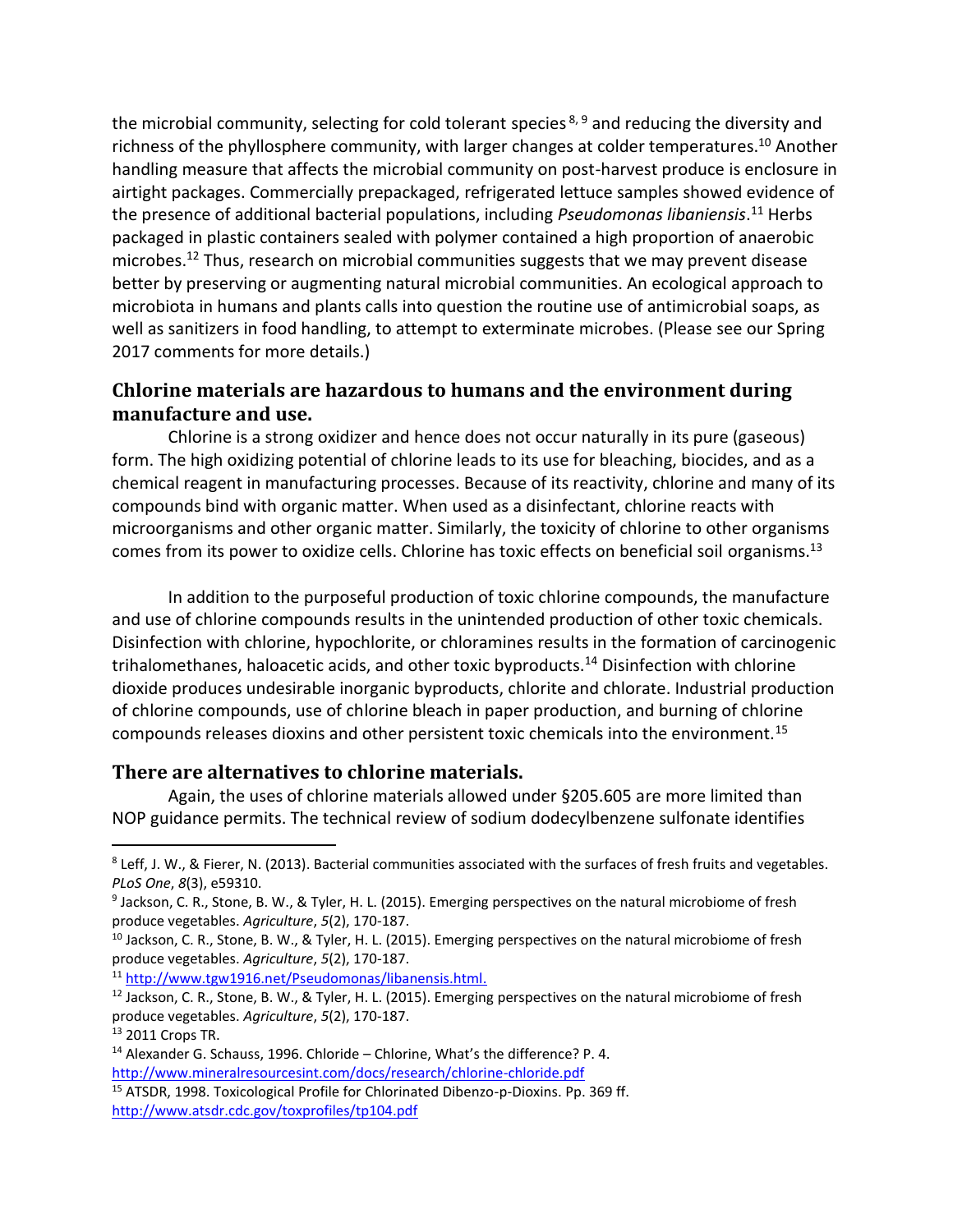many alternative substances and practices. Alternative materials include: hydrogen peroxide, ozone, essential oils, grapefruit seed extract, salt (sodium chloride), organic acids (including ascorbic acid, citric acid, lactic acid, lactates, tartaric acid, malic acid and vinegar (acetic acid)), egg white lysozyme, high temperatures, and biocontrols.<sup>16</sup> Most importantly, the TR stresses, "However, it is much easier to prevent contamination of products from the first steps of the food production process than to remove contamination later in the process or at the point of use." 17

### **Chlorine materials are not compatible with organic production.**

The fact that use of chlorine is so universally associated with the production of persistent toxic chemicals has led some environmental groups to seek a ban on chlorine-based chemicals. We believe that organic production should, for the same reasons, avoid the use of chlorine as much as possible. The allowance of chlorine in the rule reflects the fact that many organic growers –like most of the rest of us– depend on water sources that have been treated with chlorine.

### **Conclusion**

We do not believe that organic producers should have to filter chlorine out of the tap water they use for irrigating, cleaning equipment, washing vegetables, or cleaning food-contact surfaces. But they should not be adding more chlorine. Organic production and handling should be, to the extent possible, chlorine-free.<sup>18</sup>

### **Carbon dioxide Reference: 205.605(b)**

In 2015, several commenters supported the use of carbon dioxide for pest control, carbonation, and chilling of food. Reasons given for relisting are:

- Under §205.271 (Facility pest management practice standard) a producer must use management practices to prevent or control pests. If management practices prove ineffective, a material on the National List may be used to prevent or control the pests. Further, listed materials must be used before using a pest control material that is not on the National List (NOP Regulations §205.271). Carbon dioxide is a pest control material that can be applied in a confined space and can come in contact with certified organic product.
- There are two materials listed in §205.605(b) that are often overlooked for use as pest fumigants: ozone and carbon dioxide. Both work by displacing or reducing available oxygen, essentially suffocating pests.

<sup>16</sup> 2017 TR on Sodium Dodecylbenzene Sulfonate (SDBS). Lines 354-520.

<sup>17</sup> 2017 TR on SDBS. Lines 364-366.

<sup>&</sup>lt;sup>18</sup> The Organic Foods Production Act, §6518(m), lists three criteria that directly pertain to chlorine: (1) the potential of such substances for detrimental chemical interactions with other materials used in organic farming systems; (2) the toxicity and mode of action of the substance and of its breakdown products or any contaminants, and their persistence and areas of concentration in the environment; (3) the probability of environmental contamination during manufacture, use, misuse or disposal of such substance.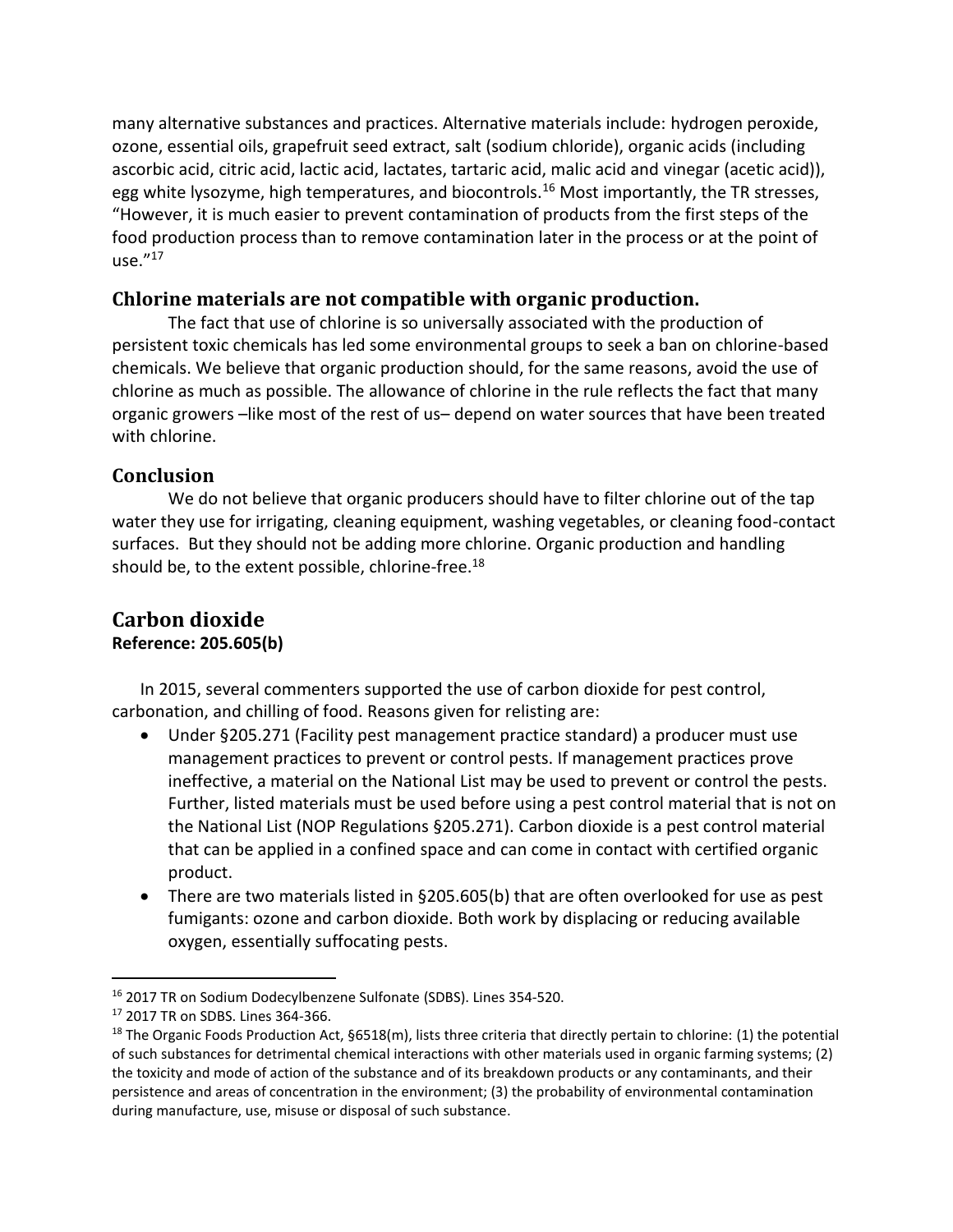- In the produce trade, carbon dioxide can be used safely and effectively for pest control in storage facilities. It is also useful in handling other types of products that are stored in silos, bins, or other enclosed areas and to control pests that may get into packaging materials.
- Carbon dioxide is a common gas in the environment. We use carbon dioxide to carbonate a number of organic beverages.
- Carbon dioxide is used both for freezing foods and also for accelerated cooling, a critical food safety procedure. The carbon dioxide dissipates into the air after the cooling/freezing is complete and does not remain in the food product. We do not currently use carbon dioxide in manufacture but would like to have this as an option in the future should we need additional cooling on new products.

If carbon dioxide used in organic processing is, according to the technical review, produced as a byproduct of other processes, then its use in organic processing results in delayed release into the atmosphere, rather than increased release.

### **Conclusion**

Beyond Pesticides supports the relisting of carbon dioxide for the reasons listed above.

## **Sodium phosphates**

**Reference: 205.605(b) - for use only in dairy foods.** 

Sodium phosphates are used in dairy products as emulsifiers, stabilizers, preservatives, and to create certain textures. They can lead to imbalances in the calcium:phosphorus ratio in the body. Phosphate refining releases heavy metals and radioactivity, but some heavy metal contamination may remain in the sodium phosphate products.

The 2016 Technical Review of phosphates examines health impacts of an elevated phosphate load. Phosphate is much more rapidly assimilated from food additives than naturally occurring phosphorus in food.<sup>19</sup> The TR examined the impacts of imbalances in calcium, phosphorus, potassium, and magnesium, and found that phosphate food additives contribute to an imbalance, concluding:

Summary: The American diet provides very large amounts of phosphorus and sodium. The published phosphorus content is not based on analysis, so the amount of phosphorus consumed is understated. Half of the adult American population consumes less than the EAR of magnesium and essentially no one nowadays consumes the AI of potassium. A substantial proportion of Americans, almost 40%, consume less than the EAR of calcium (Fulgoni et al. 2011). Thus, the major mineral content of the adult American diet is severely imbalanced.<sup>20</sup>

<sup>19</sup> TR, lines 586-591; 607-608.

<sup>20</sup> TR, lines 570-575.